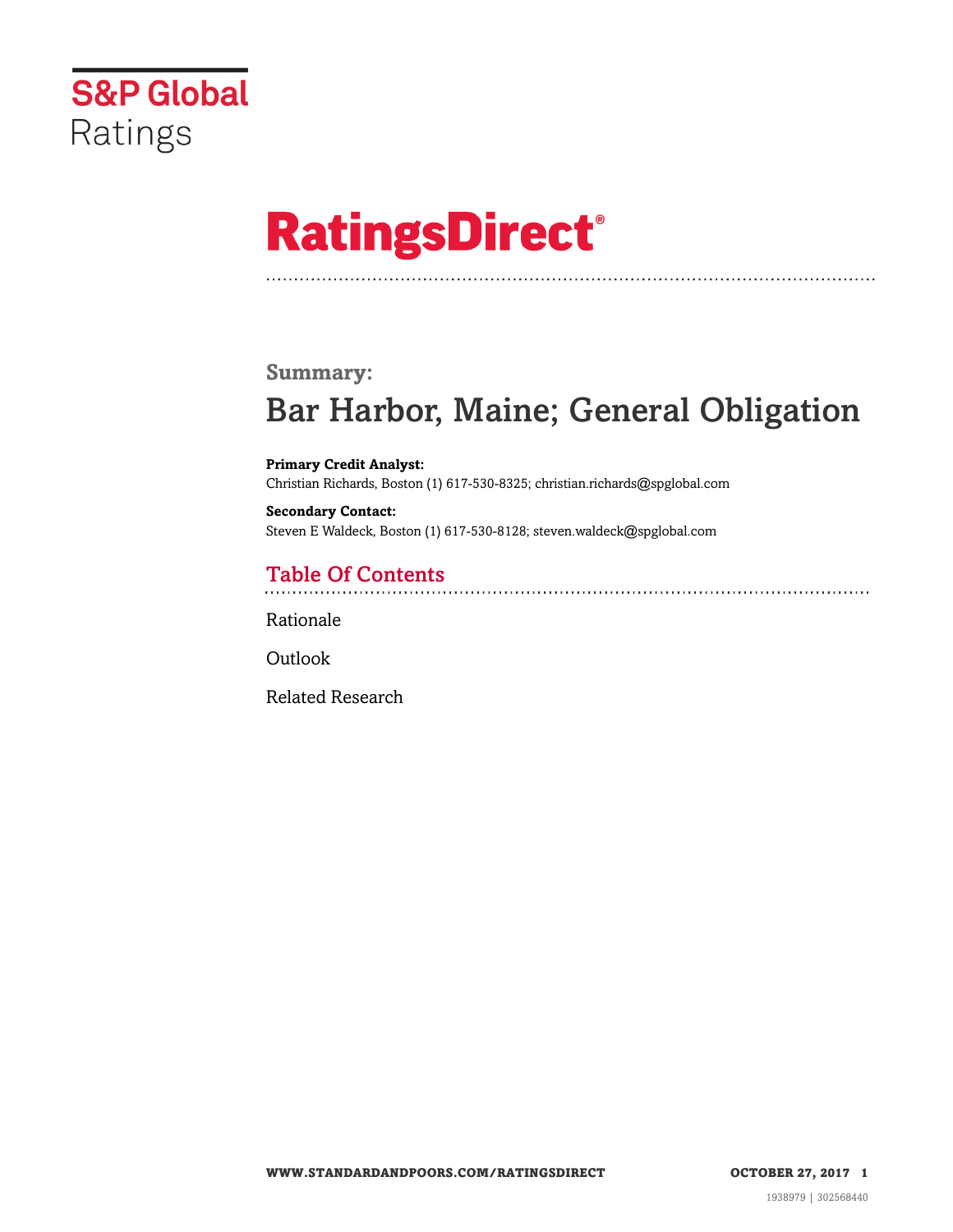# **Summary:** Bar Harbor, Maine; General Obligation

| <b>Credit Profile</b>                        |            |            |
|----------------------------------------------|------------|------------|
| US\$3.07 mil GO bnds ser 2017 due 10/15/2037 |            |            |
| Long Term Rating                             | AAA/Stable | <b>New</b> |
| Bar Harbor Twn GO                            |            |            |
| Long Term Rating                             | AAA/Stable | Affirmed   |
| Bar Harbor Twn GO bnds due 10/15/2035        |            |            |
| Long Term Rating                             | AAA/Stable | Affirmed   |

# <span id="page-1-0"></span>Rationale

S&P Global Ratings assigned its 'AAA' long-term rating to Bar Harbor, Maine's issue of 2017 general obligation (GO) bonds and affirmed its 'AAA' rating on the town's outstanding GO debt. The outlook is stable.

We rate Bar Harbor higher than the sovereign because we believe the town can maintain better credit characteristics than the U.S. in a stress scenario, due to its predominantly locally derived revenue base and our view that pledged revenue supporting debt service on the bonds is at limited risk of negative sovereign intervention. In 2016, local property taxes generated 85% of general fund revenue, demonstrating a lack of dependence on central government revenue. (See "Ratings Above The Sovereign: Corporate And Government Ratings—Methodology And Assumptions," published Nov. 19, 2013, on RatingsDirect.)

The town's full-faith-and-credit pledge secures the bonds. Although Bar Harbor is not restricted to a particular revenue source, it has the power to levy ad valorem property taxes for bond repayment, subject to limitations of the state's LD-1 legislation. Despite limitations imposed by the state-levy limit law, we did not make a rating distinction for the limited-tax GO pledge due to the town's flexibility under the levy limit. We understand that proceeds will be used to finance the purchase of a ladder fire truck, for renovations to the public safety building, and for capital projects at the transfer station facility.

The rating reflects our opinion of Bar Harbor's:

- Very strong economy, with a local stabilizing institutional influence;
- Strong management, with "good" financial policies and practices under our Financial Management Assessment (FMA) methodology;
- Strong budgetary performance, with an operating surplus in the general fund and break-even operating results at the total governmental fund level in fiscal 2016;
- Very strong budgetary flexibility, with an available fund balance in fiscal 2016 of 16% of operating expenditures;
- Very strong liquidity, with total government available cash at 35.1% of total governmental fund expenditures and 8.5x governmental debt service, and access to external liquidity we consider strong;
- Strong debt and contingent liability position, with debt service carrying charges at 4.1% of expenditures and net direct debt that is 58.2% of total governmental fund revenue, as well as low overall net debt at less than 3% of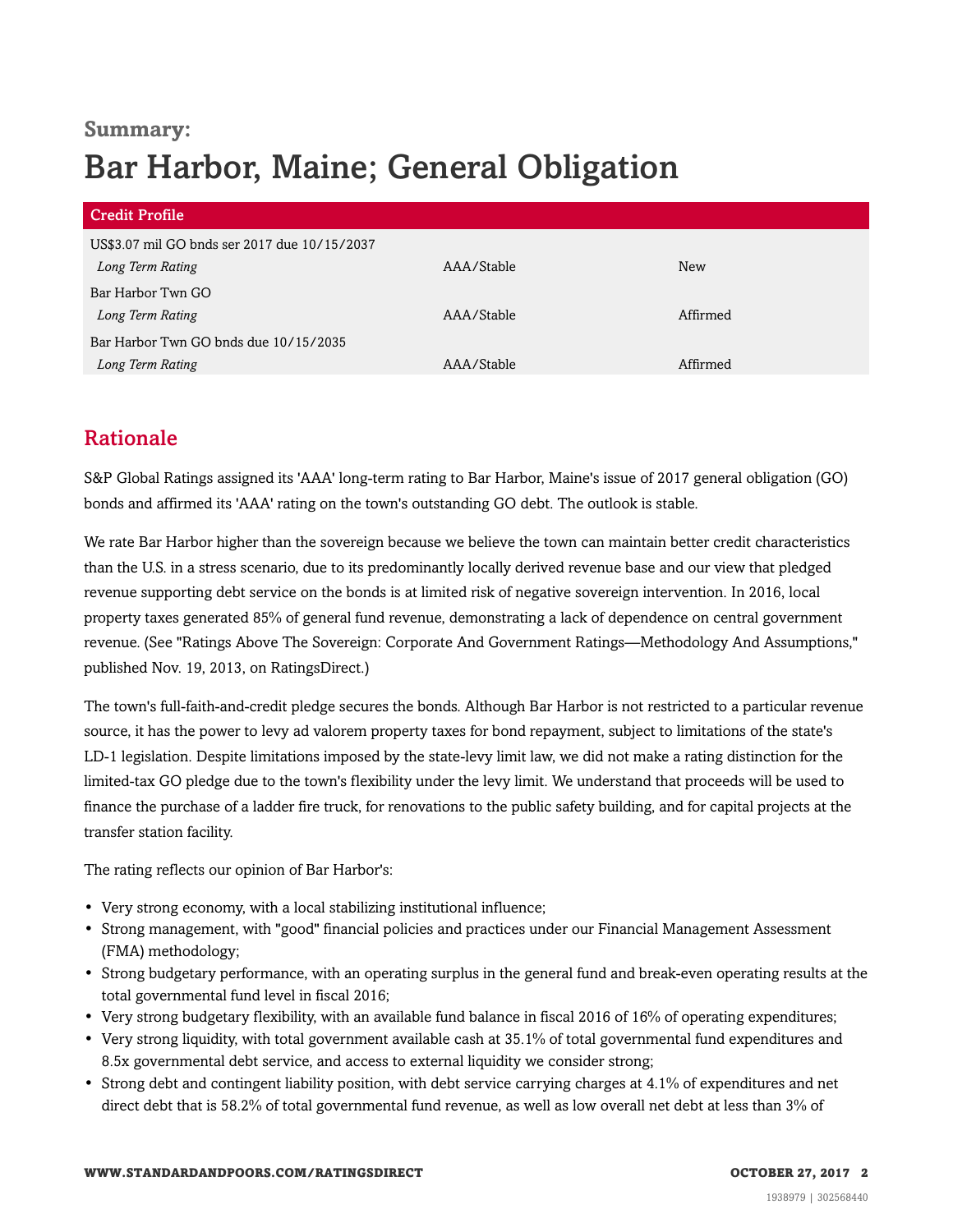market value, but significant medium-term debt plans; and

• Strong institutional framework score.

#### Very strong economy

We consider Bar Harbor's economy very strong. The town, with an estimated population of 5,411, is in Hancock County on the coast of Maine, about 45 miles southeast of Bangor. It benefits, in our view, from a stabilizing institutional influence. The town has a projected per capita effective buying income of 119% of the national level and per capita market value of \$273,794. Overall, market value grew by 0.6% over the past year to \$1.5 billion in 2017. The county unemployment rate was 4.7% in 2016.

Bar Harbor benefits from considerable seasonable tourism, supported by its status as the gateway to Acadia National Park, which receives about 2.5 million visits per year. While not directly linked to a broad and diverse economy, the town benefits from the stabilizing presence of Jackson Laboratory, which has more than 1,300 employees and is the county's leading employer. The laboratory is a nonprofit biomedical research institution headquartered in the town since 1929 and hosts 305 Ph.Ds., M.D.s, and D.V.M.s researching the genetic basis of cancer, heart disease, and Alzheimer's, among other diseases and conditions. The town also is home to the Mount Desert Island Biological Laboratory (72 employees), a lab focused on therapies to regenerate human tissue, as well as the College of the Atlantic (40 faculty, 350 students). Other leading employers include Mount Desert Island Hospital (512 employees) and Acadia National Park (245).

The town continues to consider the purchase of an existing ferry terminal, which until the termination of ferry service in 2006, had been the landing for seasonal ferry service between Bar Harbor and Nova Scotia. The state currently owns the terminal and the town has until November 2017 to determine if it is moving ahead with the purchase, subject to approval at the June 2018 town meeting. Depending on the structure of the transaction, the cost would be between \$2 million-\$3.5 million. Should the town forego the purchase, it would likely be sold to a private developer, increasing the tax base.

#### Strong management

We view the town's management as strong, with "good" financial policies and practices under our FMA methodology, indicating financial practices exist in most areas, but that governance officials might not formalize or monitor all of them on a regular basis.

Bar Harbor maintains a five-year capital improvement plan that it updates annually, including project funding sources. The town uses historical trend analysis for revenue and expenditure assumptions. Management provides monthly reports on budget-to-actual results, mandated by the town's charter, to the town council. The town has formally adopted policies that manage investments and debt issuance. Bar Harbor maintains a fund balance policy of sustaining at least 10% of the previous fiscal year's total general fund revenue, and it is currently complying with this policy. The town does not currently have any formal long-term financial planning policies.

#### Strong budgetary performance

Bar Harbor's budgetary performance is strong, in our opinion. The town had surplus operating results in the general fund of 1.7% of expenditures, and balanced results across all governmental funds of 0.3% in fiscal 2016. General fund operating results of the town have been stable over the last three years, with a result of 1.3% in 2015 and a result of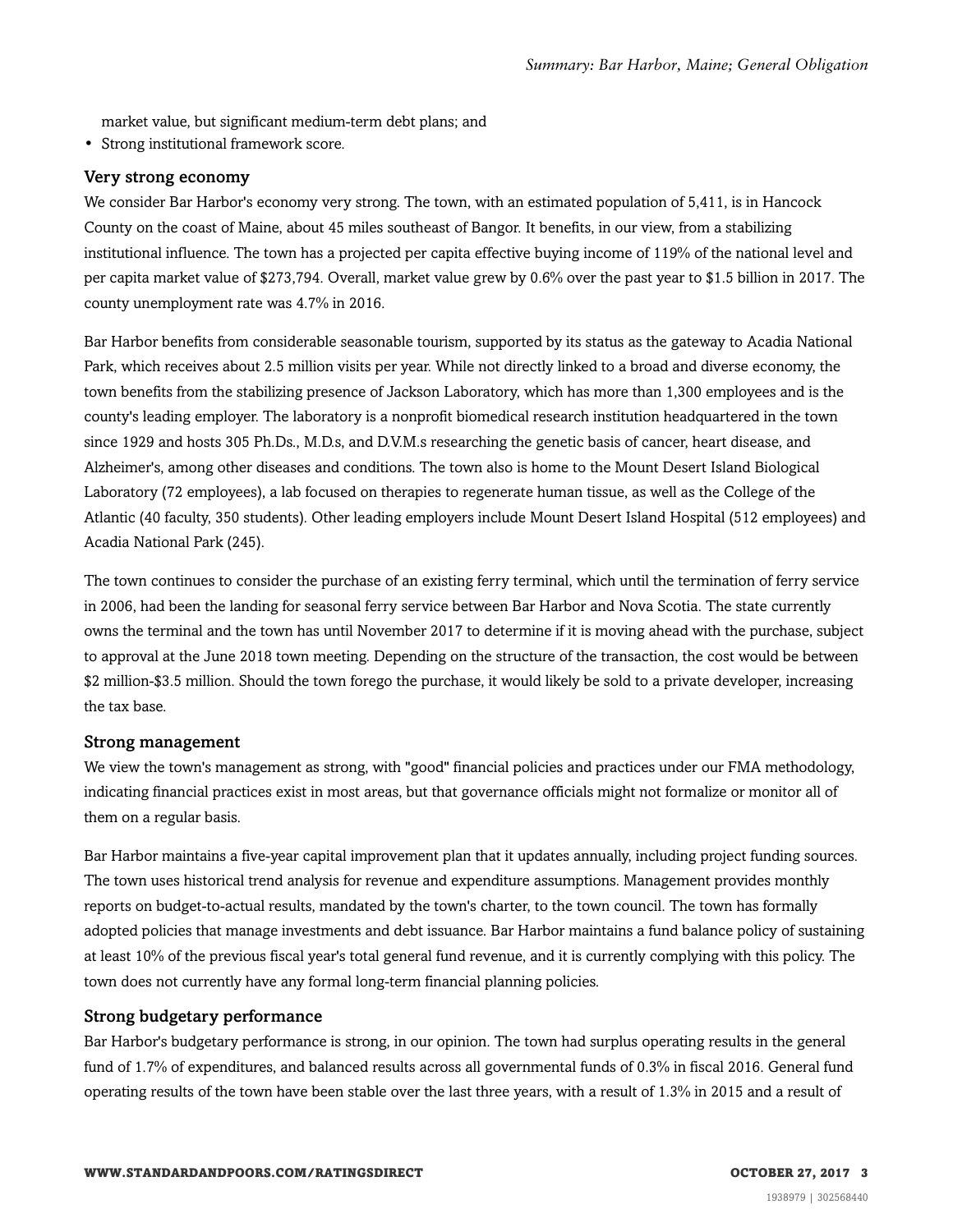#### 0.0% in 2014.

We adjusted fiscal 2016 results for recurring transfers into the capital improvement projects fund, as well as for the spend-down of previously received bond proceeds. Town management attributes the 2016 results to improved collection of previous-year uncollected taxes, which were partially offset by reduced ambulance revenues. On the expenditures side, health insurance and benefits came in under budget.

Management anticipates reporting a modest surplus in fiscal 2017 of approximately \$250,000, due to increased cruise ship revenue and better-than-budgeted revenues and expenditures in the general fund. While still early in the fiscal year, 2018 revenues and expenditures are on-budget. Management reports actively trying to build fund balance, and is working to continue to produce positive operating results annually.

Bar Harbor budgets for an annual budgetary fund balance drawdown for capital improvement, but on a GAAP basis, expects to continue to produce positive operating results. In fiscal 2016, local taxes accounted for 84.8% of general fund revenues, while departmental revenues were 7.6%. Intergovernmental revenues in fiscal 2016 were 5.4% of general fund revenues.

#### Very strong budgetary flexibility

Bar Harbor's budgetary flexibility is very strong, in our view, with an available fund balance in fiscal 2016 at 16% of operating expenditures, or \$3.1 million.

Given the projected fiscal 2017 surplus, which would add to available reserves, along with the town's 2018 revenue and expenditures trending on budget, we anticipate that Bar Harbor will maintain very strong reserves over the next two years.

#### Very strong liquidity

In our opinion, Bar Harbor's liquidity is very strong, with total government available cash at 35.1% of total governmental fund expenditures and 8.5x governmental debt service in 2016. In our view, the town has strong access to external liquidity if necessary.

Bar Harbor's issuance of GO bonds within the past 15 years demonstrates its strong external liquidity. The town does not currently have any contingent liquidity risks from financial instruments with payment provisions that change on the occurrence of certain events. Due to the town's strong budgetary performance and very strong reserves, we do not foresee any deterioration in liquidity.

#### Strong debt and contingent liability profile

In our view, Bar Harbor's debt and contingent liability profile is strong. Total governmental fund debt service is 4.1% of total governmental fund expenditures, and net direct debt is 58.2% of total governmental fund revenue. Overall net debt is low at 0.9% of market value, which is, in our view, a positive credit factor. Negatively affecting our view of the town's debt profile is its significant medium-term debt plans.

Following this issuance, Bar Harbor will have \$20.31 million in outstanding GO debt, of which we consider approximately \$8.6 million self-supporting debt backed by user charges from the water and wastewater enterprise funds. Our analysis incorporates the potential for the town to issue up to \$3.5 million for acquisition of the ferry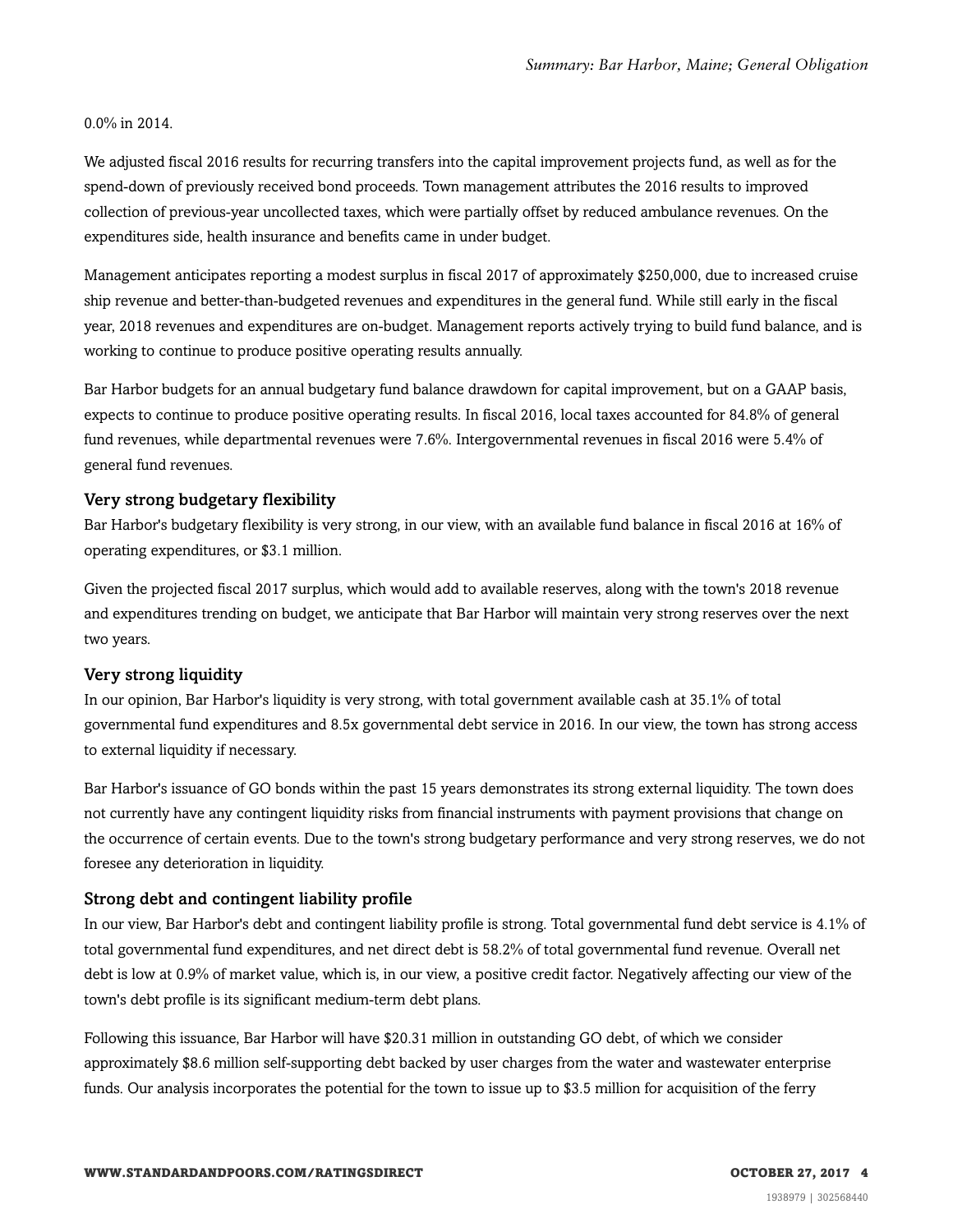terminal. The town expects that this debt will be fully self-supported once issued. If the ferry terminal debt demonstrates self-support, we anticipate that in the absence of other major debt issuances, the debt profile will improve in the future. Additionally, as currently scheduled, 64.5% of the town's debt will be repaid within ten years, which is slightly below the 65% threshold for what we consider to be rapid. Improvement in the speed of repayment of the existing debt would likely also improve the town's debt score.

Bar Harbor's combined required pension and actual other postemployment benefit (OPEB) contributions totaled 1.7% of total governmental fund expenditures in 2016.

The town participates in the Consolidated Plan for Participating Local Districts (PLD) and the State Employment Teacher Plan (SET), both administered by the Maine Public Employees Retirement System, a cost-sharing, multiemployer, public employee retirement system. In fiscal 2016, Bar Harbor contributed \$110,513 to SET for the school, \$13,181 to PLD for the school, and \$192,895 to PLD for the town, for a total pension contribution of \$316,589. As of June 30, 2016, it reported a net pension liability of \$102,069 for SET and \$1.422 million for PLD. Both plans use a 7.125% discount rate. PLD, the larger of the two plans, is 82% funded. The town paid its full actuarial determined contribution in fiscal 2016 and anticipates that it will continue to do so.

The only OPEBs provided by the town are calculated as an implicit rate subsidy for retirees who access the town's group health plan. Retirees pay 100% of the premium.

#### Strong institutional framework

<span id="page-4-0"></span>The institutional framework score for Maine municipalities is strong.

## **Outlook**

The stable outlook reflects S&P Global Ratings' opinion that Bar Harbor will continue to produce at least balanced operating results, supported by very strong budgetary flexibility and good management. The very strong economy, with a stabilizing institution, provides additional rating stability. If the town's debt ratios were to worsen to levels we consider adequate, and if budgetary performance were to weaken, leading to deterioration of available reserves, we could lower the rating. Currently, we do not expect to change the rating within the outlook's two-year period.

## <span id="page-4-1"></span>Related Research

- S&P Public Finance Local GO Criteria: How We Adjust Data For Analytic Consistency, Sept. 12, 2013
- Incorporating GASB 67 And 68: Evaluating Pension/OPEB Obligations Under Standard & Poor's U.S. Local Government GO Criteria, Sept. 2, 2015

Certain terms used in this report, particularly certain adjectives used to express our view on rating relevant factors, have specific meanings ascribed to them in our criteria, and should therefore be read in conjunction with such criteria. Please see Ratings Criteria at www.standardandpoors.com for further information. Complete ratings information is available to subscribers of RatingsDirect at www.capitaliq.com. All ratings affected by this rating action can be found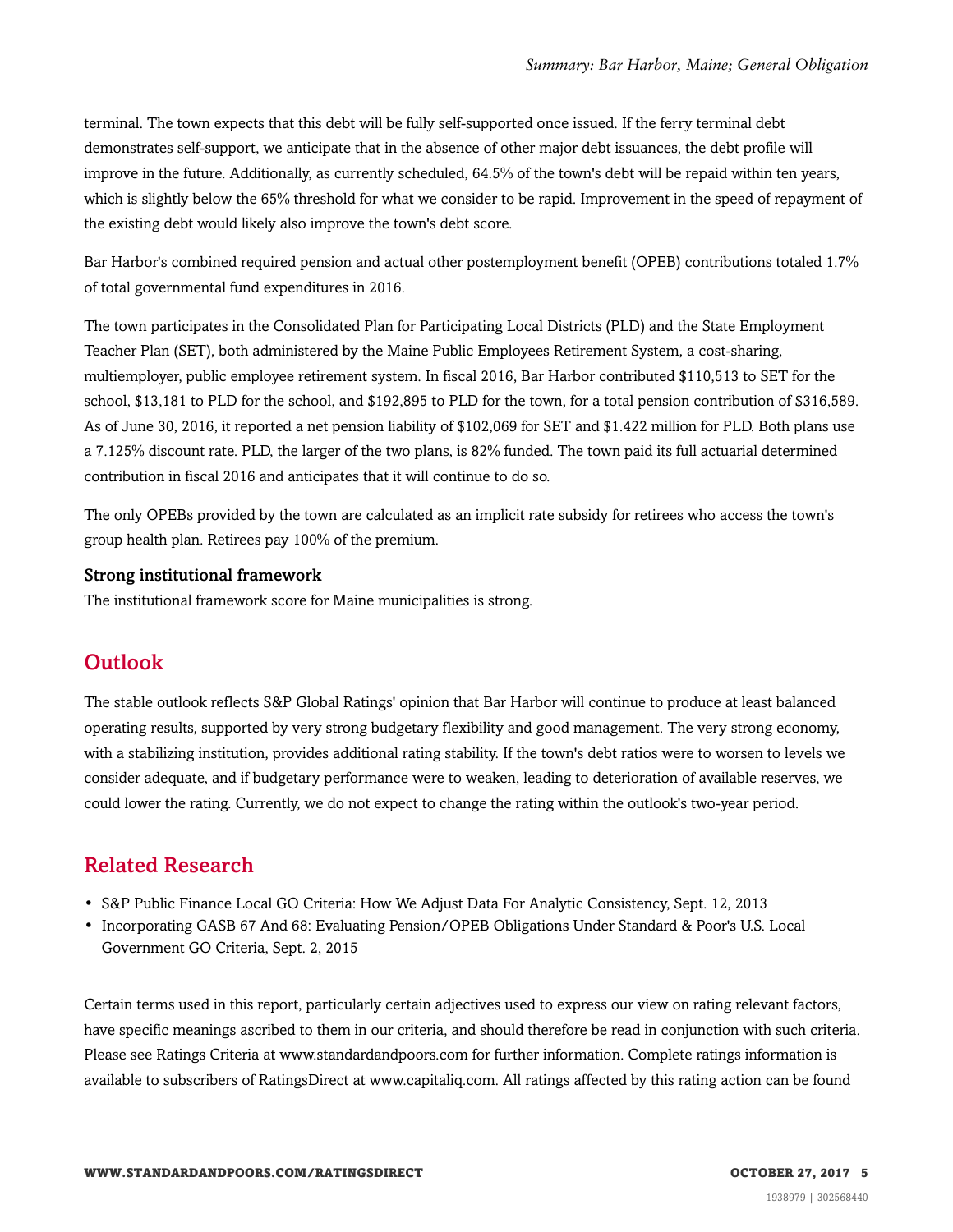on the S&P Global Ratings' public website at www.standardandpoors.com. Use the Ratings search box located in the left column.